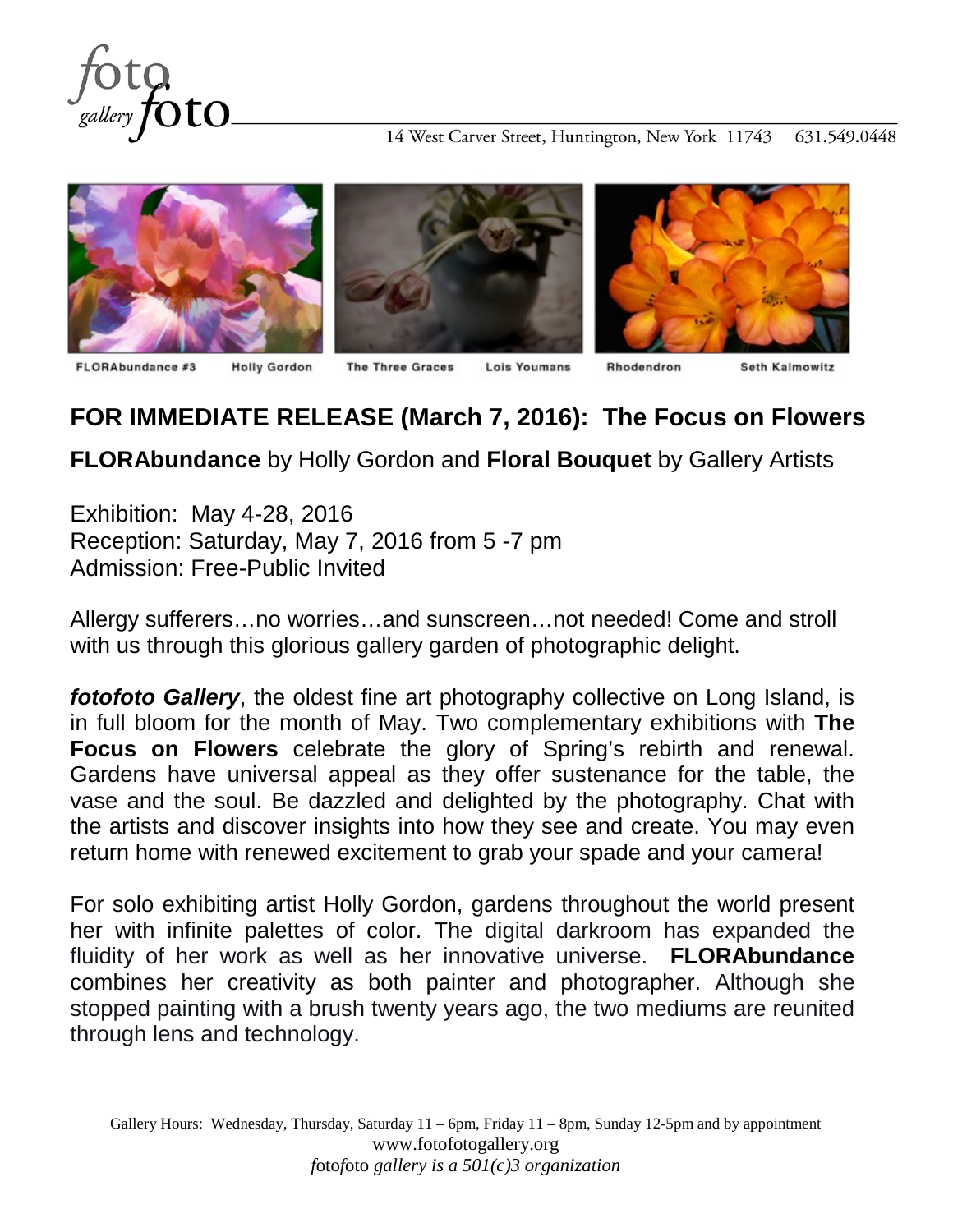fOtO<br><sub>gallery</sub> fOtO.

14 West Carver Street, Huntington, New York 11743 631.549.0448

Complementing **FLORAbundance** is **Floral Bouquet,** a group show by individual gallery artists that provide a veritable garden of photographic delight. Among the exhibiting artists are Patricia Beary, Sandra Carrion, Lawrence Chatterton, Patricia Colombraro, Susan Dooley, Rosalie Frost, Andrea M. Gordon, Kristin Holcomb, Seth Kalmowitz and Lois Youmans. Compare and contrast the creative diversity of all the *fotofoto gallery* artists, the unique inspiration and perceptions presented in this **Floral Bouquet** of fine art photography. Both exhibitions…fresh, vibrant and poignant…will arouse your senses and sensibilities…and perhaps change the way you look at your garden!

**Background: Holly Gordon** is a working photographer coming from a fine arts background, and holds a Master's Degree from New York University. She is a member of *fotofoto Gallery* in Huntington as well as Huntington Arts Council, Patchogue Arts Council and Long Island Photo Gallery in Islip, NY. Exhibited widely, including the American Museum of Natural History in NYC, The Heckscher Museum of Art, Studio 5404, Ripe Art, Patchogue Artspace and Denise Bibro Fine Art in Chelsea, Manhattan, her work has also appeared in published form in The New York Times, Shutterbug Magazine, National Wildlife Magazine, New York Newsday, Long Island Pulse, The Village Connection and dozens of other media channels. Kodak showcased her work on their professional site.

**Background:** *fotofoto gallery* was founded in October 2003 by a group of Long Island-based photographers desiring to promote experimental and traditional photographic processes and visions. In 2012 fotofoto was awarded status as a 501(c) 3 non-profit organization whose purpose is to conduct a cooperative photographic gallery dedicated to the enouragement of the artistic development of photographers without limit to subject matter or technique to serve both its members and the public by organizing exhibitions, lectures, critiques, demonstrations, seminars and instruction; and by the sharing of experiences both at our location and at locations outside our physical space. Interested photographers are always invited and encouraged to submit their portfolios and various levels of membership are available.

Holly Gordon, press coordinator for this exhibit, can be contacted for additional information and hi-res images. Additional images are also available.

Gallery Hours: Wednesday, Thursday, Saturday 11 – 6pm, Friday 11 – 8pm, Sunday 12-5pm and by appointment www.fotofotogallery.org *f*oto*f*oto *gallery is a 501(c)3 organization*